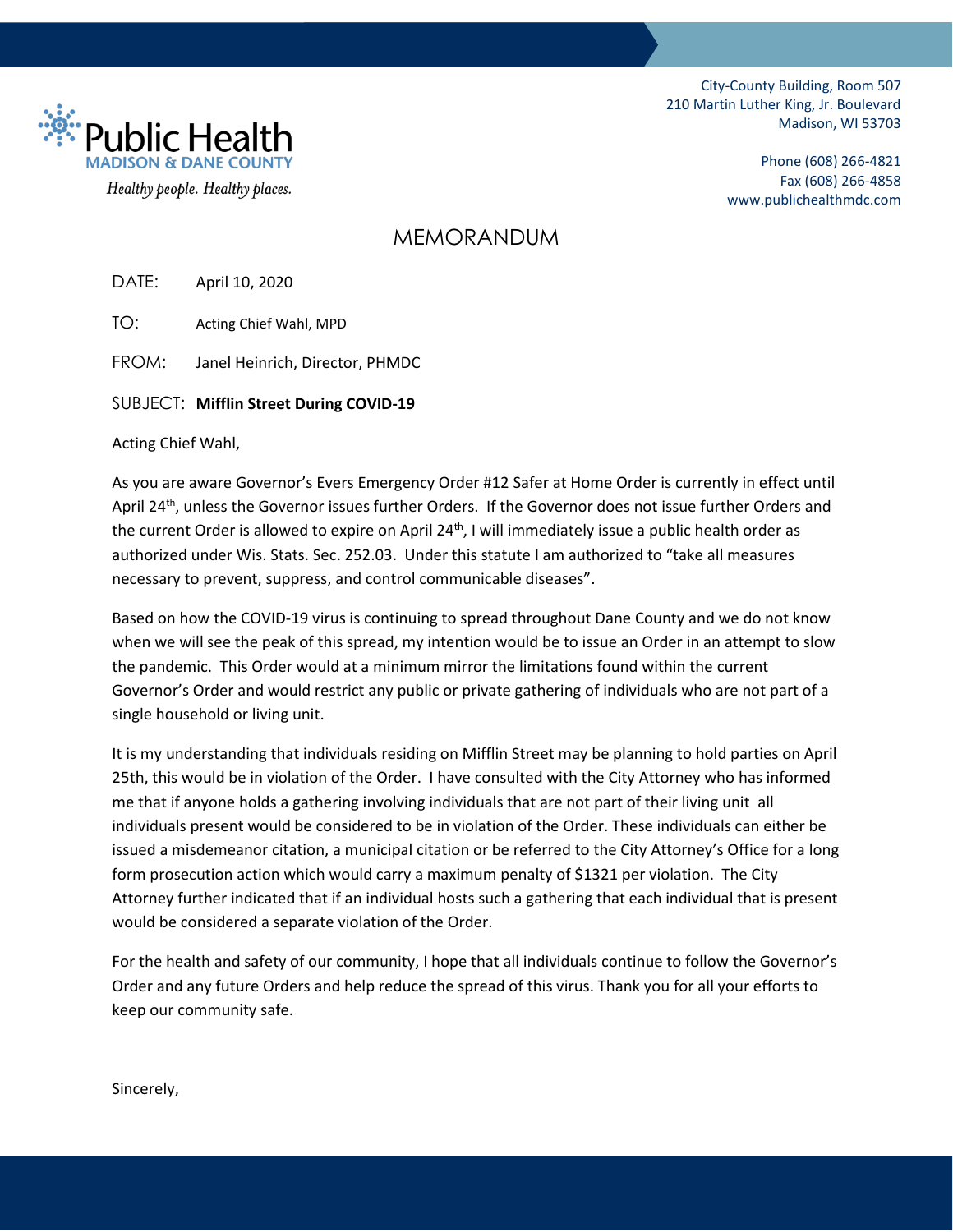April 10, 2020 Page 2

Juliflerich

Janel Heinrich, MPH, MA Director, Public Health Madison & Dane County

Cc: Mayor Rhodes-Conway

City Attorney Michael May